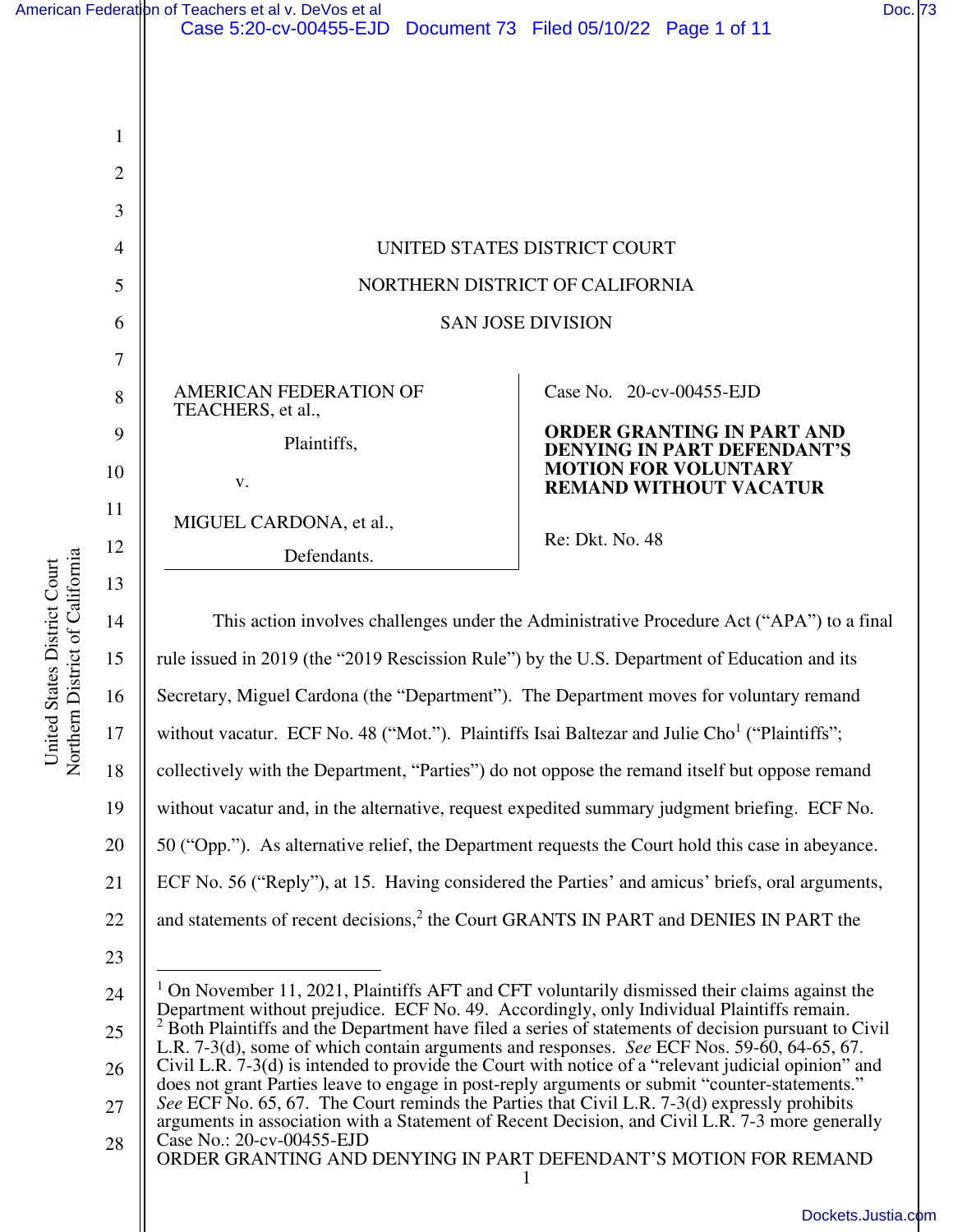Department's Motion for Voluntary Remand Without Vacatur.

## **I. BACKGROUND**

1

2

3

4

5

6

7

8

9

11

12

13

14

15

17

18

19

21

## **A. Factual Background**

Having previously set forth the background facts in detail in its order on the Department's motion to dismiss, *see Am. Fed'n of Tchrs. v. DeVos*, 484 F. Supp. 3d 731, 736 (N.D. Cal. 2020) ("Sept. 3 Order"), the Court will only recite here the facts pertinent to the instant motion.

10 16 20 22 In 2014, the Department promulgated a set of rules to interpret and regulate "gainful employment" ("GE") (the "2014 GE Rule"), as used in the Higher Education Act's (HEA) statutory definition of "institution of higher education." 20 U.S.C. § 1001(b) ("[T]he term 'institution of higher education' also includes -- (1) any school that provides not less than a 1-year program of training to prepare students for *gainful employment* in a recognized occupation. . . .") (emphasis added). These regulations were designed to counteract the deceptive marketing practices that certain for-profit postsecondary institutions used to entice students to take on large amounts of debt to pursue worthless degrees or credentials. *See Program Integrity: Gainful Employment*, 79 Fed. Reg. 64,890 (Oct. 31, 2014). The final 2014 GE Rule included two regulatory schemes at issue in this action: (1) an affirmative disclosure duty on institutions offering GE programs to disclose certain information, which was to be determined by the Secretary of Education (the "Disclosure Requirement"); and (2) a framework that punishes institutions that repeatedly fail to meet certain performance thresholds in consecutive years by revoking their eligibility for future federal Title IV funds (the "Eligibility Framework"). *See Ass'n of Priv. Sector Colleges & Universities v. Duncan* ("*APSCU IV*"), 110 F. Supp. 3d 176, 181-184 (D.D.C. 2015), aff'd, 640 F. App'x 5 (D.C. Cir. 2016) (summarizing the 2014 GE Rule codified at

<sup>24</sup> 

<sup>25</sup>  26 prohibits parties from filing "additional memoranda, papers or letters" without Court approval. That said, the Court has considered the subsequently filed documents except for Plaintiffs' "Counter-Statement of Supplemental Authority," which is not a relevant judicial opinion but rather a motion brief filed in a wholly separate case. ECF No. 65-1. The Court notes that Chief

<sup>27</sup>  District Judge Seeborg has previously disapproved of the submission of this exact same brief as post-reply "supplemental authority," which is the very conduct that Plaintiffs engage in here. *Ctr. for Env't Health*, 2022 WL 658965, at \*4 n.4.

Case No.: [20-cv-00455-EJD](https://cand-ecf.sso.dcn/cgi-bin/DktRpt.pl?354174)  ORDER GRANTING AND DENYING IN PART DEFENDANT'S MOTION FOR REMAND 28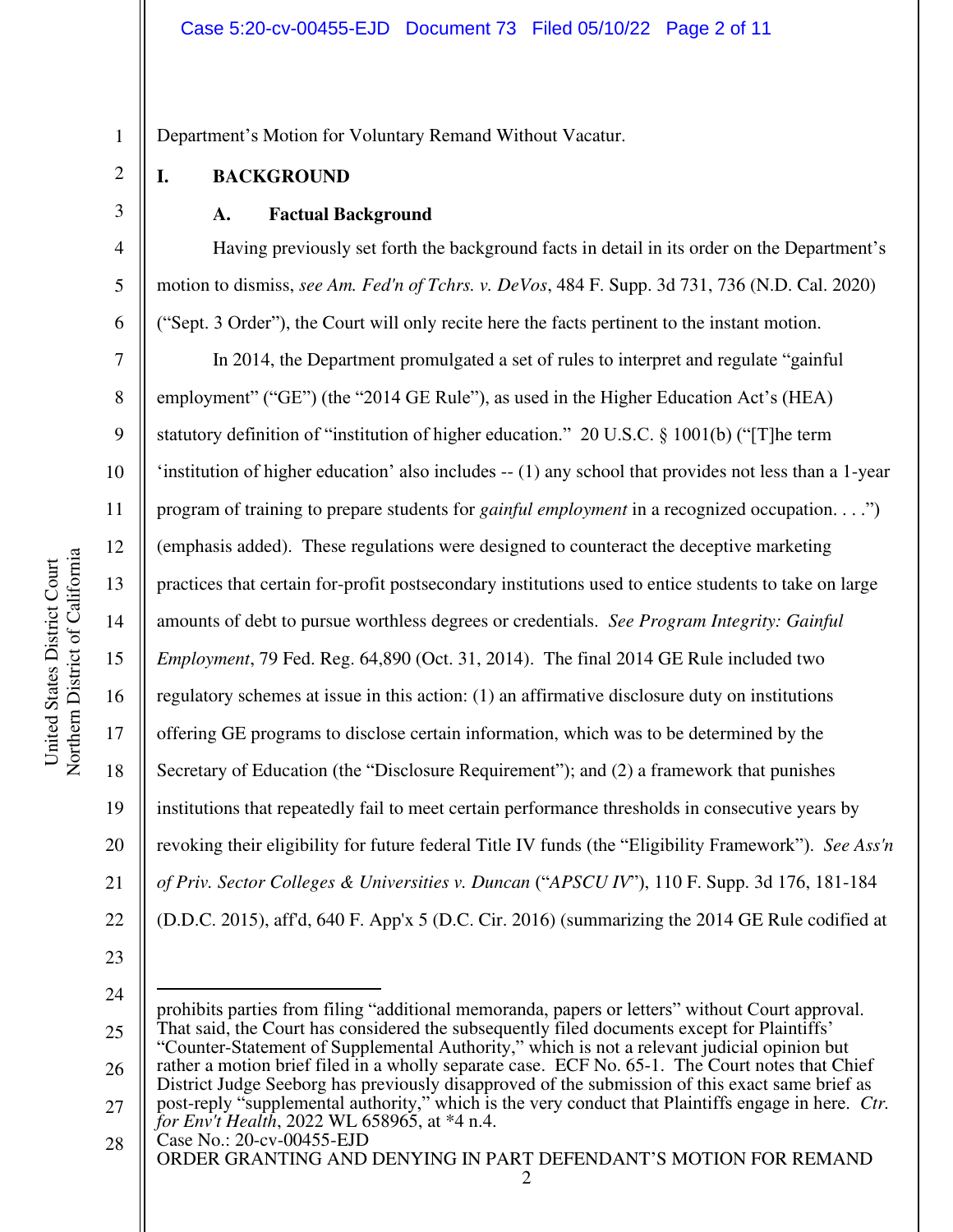34 C.F.R. §§ 668.404-405; 668.410); *see also* Sept. 3 Order, 484 F. Supp. 3d at 737-739. The Eligibility Framework's performance thresholds were based on an institution's debt-to-earnings rate for its graduates, which was to be calculated from data provided by the Social Security Administration ("SSA"). *See* Sept. 3 Order, 484 F. Supp. 3d at 738-39.

In January 2017, the Department took preliminary steps to implement the 2014 GE Rule, such as posting the 2015 debt-to-earnings rates and releasing a disclosure template for the Rule's Disclosure Requirement. *Id.* at 739. However, on March 6, 2017, three months into the new Administration, the Department postponed the implementation deadline. *Id.* The Department would again delay the implementation on June 30, 2017, and once more on June 18, 2018. *Id.* at 739-40. During this period, the SSA declined to renew its Memorandum of Understanding with the Department, thereby discontinuing the flow of income data required for the Department to calculate debt-to-earnings rates for the 2014 GE Rule's Eligibility Framework. *Id.* at 746-47; *see also* Decl. of Diane Auer Jones ¶¶ 5-7, ECF No. 26-1.

 On July 1, 2019, the Department rescinded the 2014 GE Rule via the presently challenged 2019 Rescission Rule, with then-Secretary DeVos exercising her discretion to implement the rescission immediately. 84 Fed. Reg. 31,392 (July 1, 2019). In relevant part, the 2019 Rescission Rule eliminated the debt-to-earnings rates measure and the affirmative requirement for institutions to publish disclosures and warnings. *Id.* at 31,395; *see also* Sept. 3 Order, 484 F. Supp. 3d at 740.

19

1

2

3

4

5

6

7

8

9

10

11

12

13

14

15

16

17

18

#### **B. Procedural Background**

20 21 22 23 On January 22, 2020, the American Federation of Teachers ("AFT"), California Federation of Teachers ("CFT"), and Individual Plaintiffs Isai Baltezar and Julie Cho filed the present action, alleging that the 2019 Rescission Rule harmed them and impaired the organizations' ability to fight for its members. *See* Compl. ¶¶ 22, 53, ECF No. 1. The Complaint advances eleven separate counts, each of which asserted claims relating to the Department's rescission of the Disclosure Requirement, the Eligibility Framework, or both. *Id.* ¶¶ 350-446.

Case No.: [20-cv-00455-EJD](https://cand-ecf.sso.dcn/cgi-bin/DktRpt.pl?354174)  ORDER GRANTING AND DENYING IN PART DEFENDANT'S MOTION FOR REMAND 26 27 28 On September 3, 2020, this Court dismissed for lack of standing the counts specifically pertaining to the Disclosure Requirement (Count 4) and the Eligibility Framework (Counts 5-10).

- 24 25
-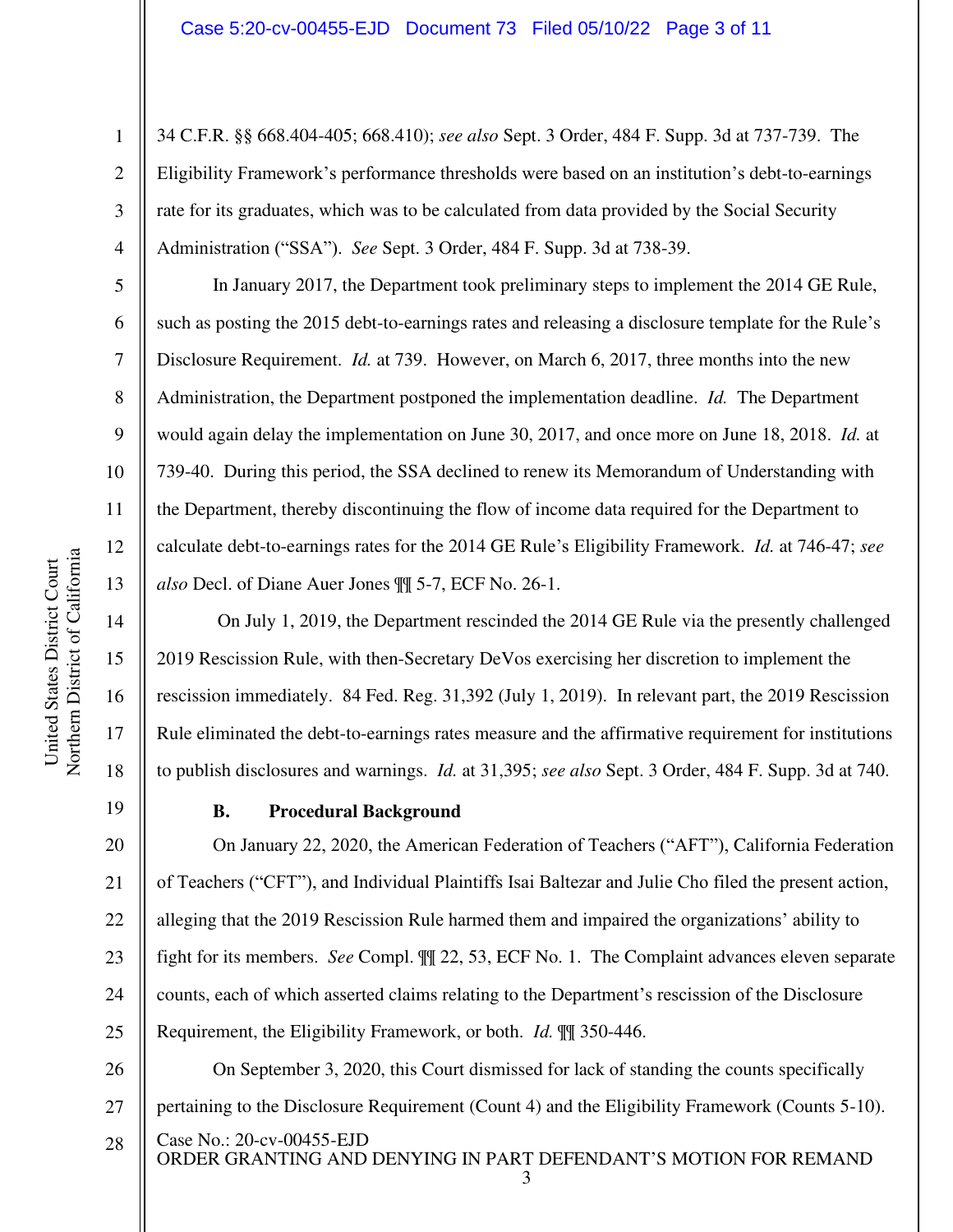*See* Order Granting in Part and Denying in Part Motion to Dismiss, ECF No. 33. The Court allowed Count 11—regarding the 2019 Rescission Rule's citations to unnamed sources and unclarified "analyses"— to proceed, finding that Plaintiffs had sufficiently alleged a procedural injury. *Id.* at 21-22.

On October 27, 2021, the Parties filed a joint stipulation in which the Department stated its intention to request voluntary remand "in light of the Department's initiation of new rulemaking processes on the same topics addressed by the [2019 Rescission Rule] at issue in this action." ECF No. 45. The Department then filed the instant motion for voluntary remand without vacatur, to which Plaintiffs have opposed in part and the Department has replied. ECF Nos. 48, 50, 56.

10

1

2

3

4

5

6

7

8

9

11

12

13

14

15

16

### **II. LEGAL STANDARD**

"[T]he power to decide in the first instance carries with it the power to reconsider." *Trujillo v. Gen. Elec. Co.*, 621 F.2d 1084, 1086 (10th Cir. 1980). Under Ninth Circuit precedent, a federal agency "may request remand to reconsider its initial action" being challenged under the APA. *See California Communities Against Toxics v. U.S. E.P.A.* ("*CCAT*"), 688 F.3d 989, 992 (9th Cir. 2012) (citing *SKF USA Inc. v. United States*, 254 F.3d 1022, 1029 (Fed. Cir. 2001)); *see also* 5 U.S.C. § 706.

Case No.: [20-cv-00455-EJD](https://cand-ecf.sso.dcn/cgi-bin/DktRpt.pl?354174)  ORDER GRANTING AND DENYING IN PART DEFENDANT'S MOTION FOR REMAND 17 18 19 20 21 22 23 24 25 26 27 28 As outlined in *SKF USA*, there are typically three postures by which an agency requests voluntary remand, each of which accord varying degrees of discretion to the district court. *SKF USA*, 254 F.3d at 1027-29; *see also Keltner v. United States*, 148 Fed. Cl. 552, 561 (2020) ("*SKF USA* is by far the leading authority on the law of voluntary remands."). The agency may request the remand because of (1) "intervening events outside of the agency's control," (2) its intention to reconsider its previous position without confessing error, or (3) its belief that the original decision was incorrect on the merits and desire to change the result. *Id.* Under the first situation, "a remand is generally required if the intervening event may affect the validity of the agency action." *Id.* at 1028. Under the second, "the reviewing court has discretion over whether to remand," so long as the agency intends to reconsider the specific agency action at issue. *Id.* at 1029; *see also Limnia, Inc. v. United States Dep't of Energy*, 857 F.3d 379, 386-87 (D.C. Cir. 2017) (vacating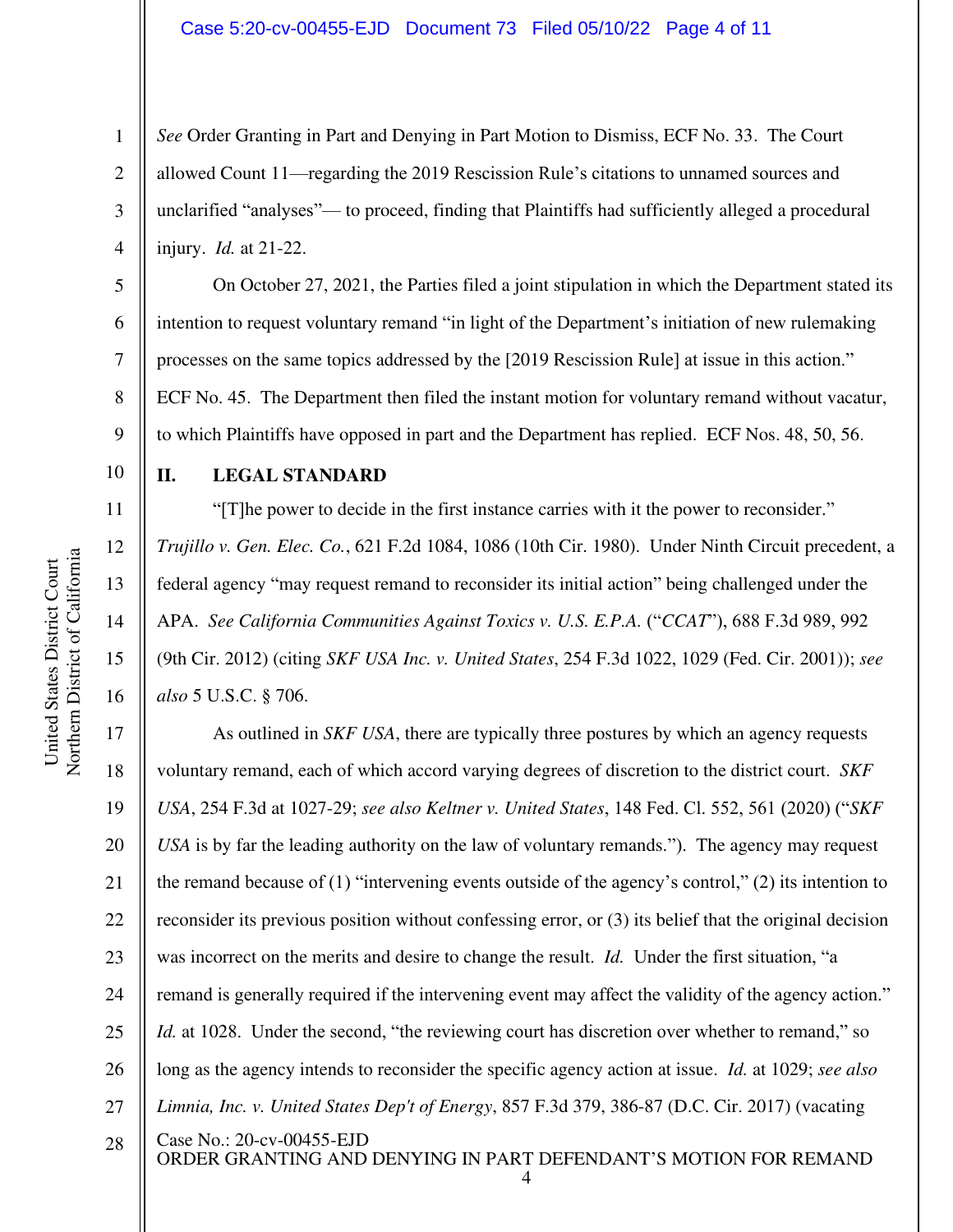4

5

6

7

8

9

10

11

12

13

14

15

16

17

18

19

1

remand where agency offered to reconsider new applications from plaintiff rather than reconsider plaintiff's original denied application). Under the third, if the confessed error pertains to actions compelled or forbidden by its governing statute, the reviewing court again has "considerable discretion"; if, however, the confessed error falls within the gap that Congress delegated to the agency to fill, then remand to the agency is required "absent the most unusual circumstances verging on bad faith." *Id.* at 1029-30 (citing *Chevron, U.S.A., Inc. v. Nat. Res. Def. Council, Inc.*, 467 U.S. 837, 843 (1984)).

**III. DISCUSSION** 

For the reasons stated below, the Court denies the Department's request for voluntary remand but grants the request to hold this case in abeyance.

#### **A. Voluntary Remand Without Confession of Error**

In the instant case, neither the Department nor Plaintiffs have identified any "intervening events outside of the agency's control" for the Court's consideration.<sup>3</sup> Additionally, the Department has repeatedly expressed in briefs and during oral argument that it is not confessing error in its request for voluntary remand. *See, e.g.*, Reply 2-6; Apr. 21, 2022 Hearing Tr. ("Hearing Tr.") 10:2-23. Accordingly, this request falls within the *SKF USA* category pertaining to agency requests for "remand (without confessing error) in order to reconsider its previous position," where the Court has discretion either to grant or deny the request. *SKF USA*, 254 F.3d at 1029.

20 21 22 Generally, courts only refuse voluntary remands where the request is "frivolous or made in bad faith." *CCAT*, 668 F.3d at 992 (citing *SKF USA*, 254 F.3d at 1029); *see also Keltner*, 148 Fed. Cl. at 565 (denying remand where remand was sought to "write a better decision for a

23

25 26 27 <sup>3</sup> The Court notes that the Department occasionally references the change in Administration as the reason for its shift in policies. Mot. 10 ("The Department's request here for voluntary remand in light of new rulemaking that has been initiated due to shifts in Administration policy. . ."); Reply 1 ("[T]he [Department] has decided, in light of a new Administration's policy goals, to undertake a new rulemaking process. . . ."). The Parties do not argue—and the Court therefore does not consider—the shift in Administration to be an "intervening event" for the purposes of the *SKF USA* taxonomy.

Case No.: [20-cv-00455-EJD](https://cand-ecf.sso.dcn/cgi-bin/DktRpt.pl?354174)  ORDER GRANTING AND DENYING IN PART DEFENDANT'S MOTION FOR REMAND 5 28

<sup>24</sup>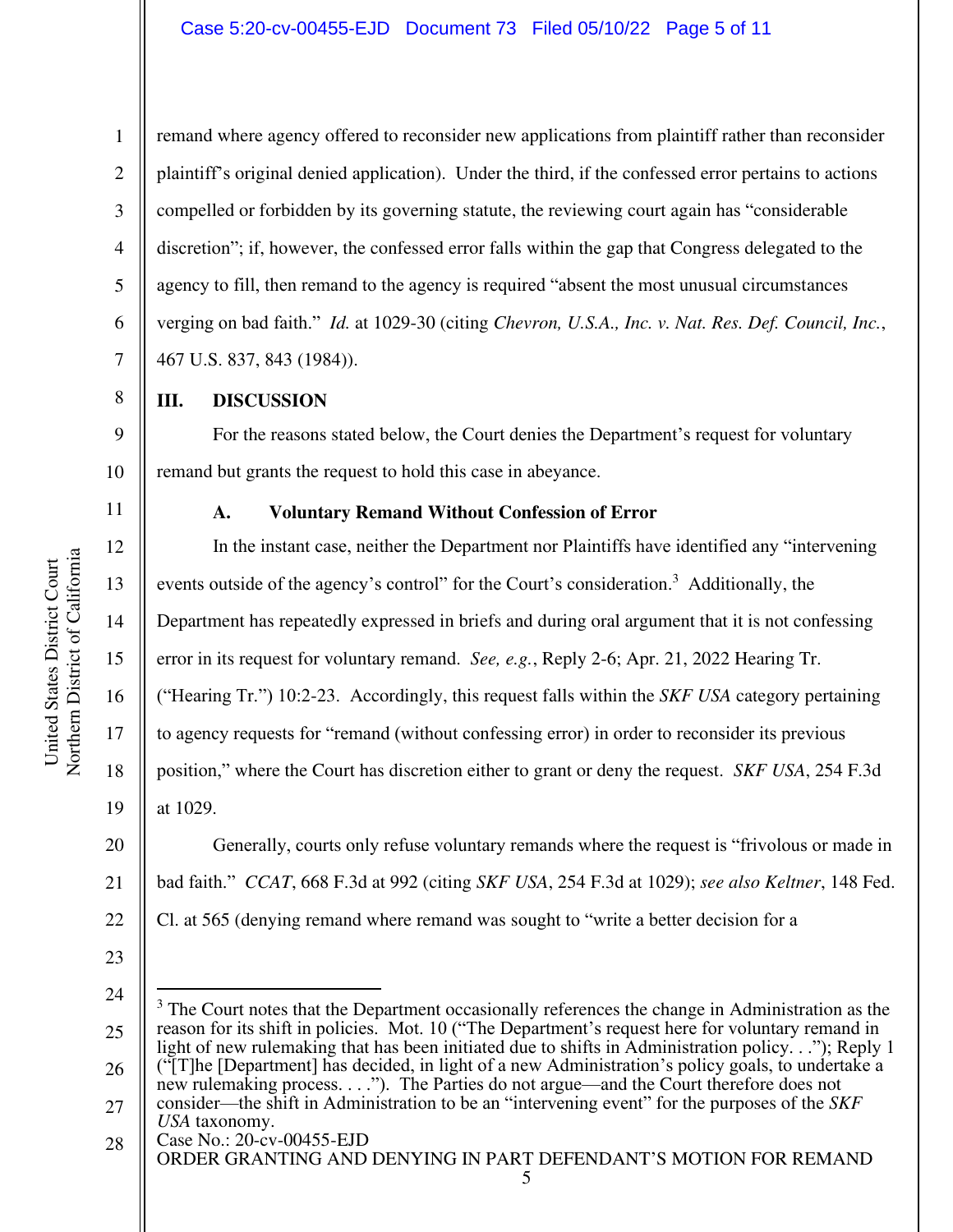#### Case 5:20-cv-00455-EJD Document 73 Filed 05/10/22 Page 6 of 11

predetermined outcome"); *Lutheran Church-Missouri Synod v. F.C.C.*, 141 F.3d 344, 349 (D.C. Cir. 1998) (denying remand where the request was based on a "post-argument policy statement" that did not bind the agency). On the other hand, requests for remand without confession of error should be granted where the agency's concern is "substantial and legitimate." *SKF USA*, 254 F.3d at 1029. However, district courts must ensure that the agency requesting remand has professed some "intention to reconsider, re-review, or modify the original agency decision that is the subject of the legal challenge." *Limnia*, 857 F.3d at 388 (vacating remand where agency did not intend to revisit the original agency action under review).

9 10 11 12 13 14 15 16 17 18 19 20 Here, the Department requests a voluntary remand because of ongoing rulemaking pertaining to GE regulation. Mot. 8-9; Decl. of James Richard Kvaal ("Kvaal Decl.") ¶ 11. Because the rulemaking will likely "address the very concerns that Plaintiffs have alleged with respect to the past notice and comment procedures that resulted in the 2019 Rule," the Department seeks remand to avoid unnecessary litigation and conserve judicial resources, as well as avoid taking positions that could conceivably pre-judge issues that may arise during the ongoing rulemaking process. Mot. 9, 13. Plaintiffs do not argue that the Department's request for voluntary remand is frivolous or made in bad faith. In fact, they appear to take the Department at its word regarding its intention to engage in GE rulemaking, only taking issue with how long the process may take to result in a final rule. *See* Opp. 16-17 n.13; Hearing Tr. 4:7-14. The Court likewise takes the Department at its word that it is pursuing GE rulemaking with all deliberate speed<sup>4</sup> and thus would find that the remand request was made in good faith.

However, even if the Department requests voluntary remand in good faith, it must provide some assurance that the specific agency action being challenged will be reconsidered on remand.

23

21

22

24

Case No.: [20-cv-00455-EJD](https://cand-ecf.sso.dcn/cgi-bin/DktRpt.pl?354174)  ORDER GRANTING AND DENYING IN PART DEFENDANT'S MOTION FOR REMAND 6 28

1

2

3

4

5

6

7

<sup>25</sup>  26 27 4 The Court takes judicial notice of the two Issue Papers published on the Department's website as requested by Plaintiffs and unopposed by the Department. *See* ECF No. 62; *see also Daniels-Hall v. Nat'l Educ. Ass'n*, 629 F.3d 992, 998 (9th Cir. 2010) (finding it appropriate to take judicial notice of information made publicly available by government entities and where neither party disputes the authenticity of the website source). These documents summarize the issues discussed during the Department's recent GE rulemaking sessions in January and February 2022. *See* ECF No. 62, Exs. A, B.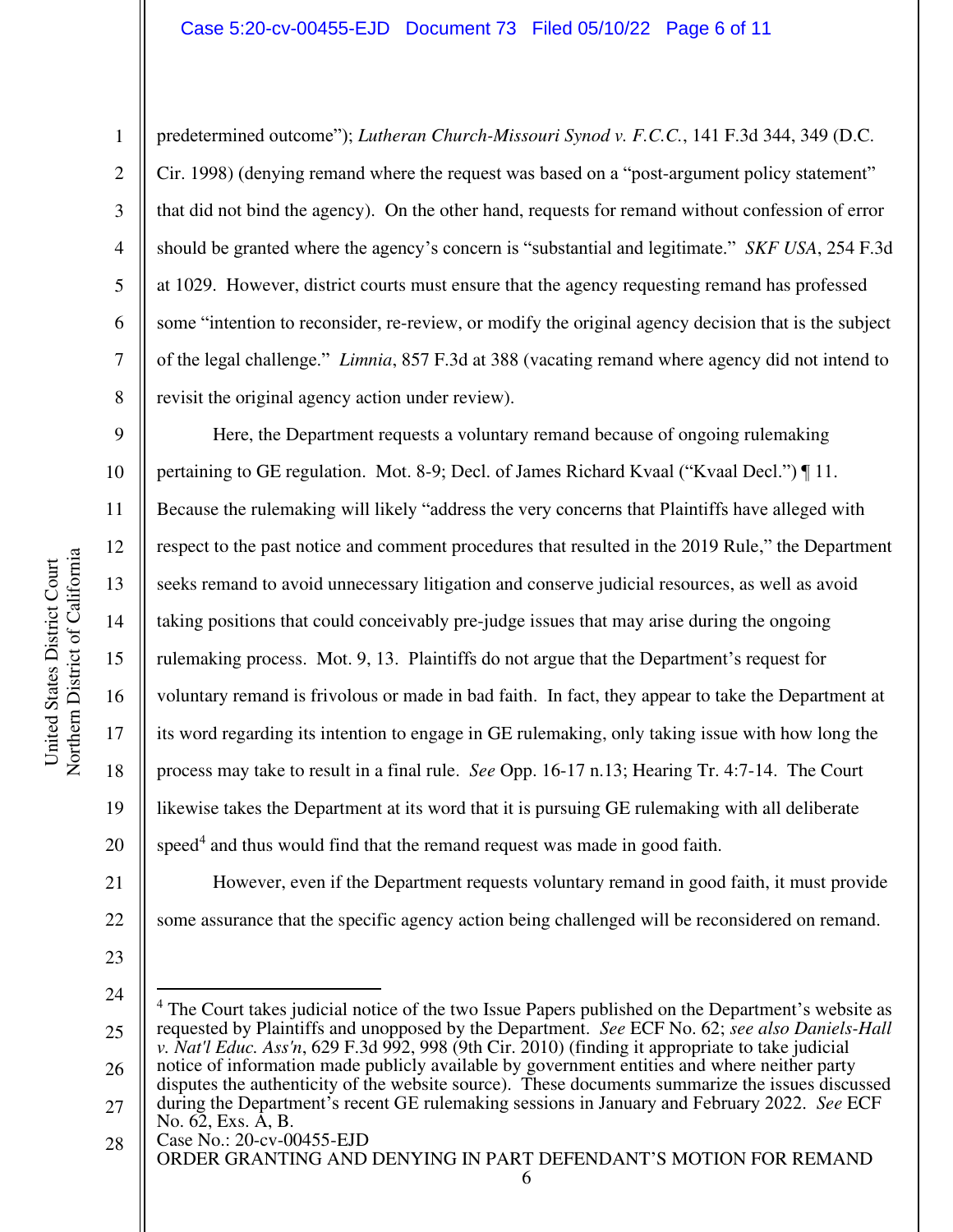United States District Court

Northern District of California United States District Court

1

2

The rationale for this requirement was set forth in the D.C. Circuit opinion, *Limnia v. U.S. Dep't of Energy*. *Limnia*, 857 F.3d at 388. In that case, the plaintiff had brought APA challenges against the Department of Energy's ("DOE") denials of its 2009 loan applications under the Loan Guarantee Program and the Advanced Technology Vehicles Manufacturing loan program. *Id.* at 382. Before the case could be decided on the merits, the DOE requested voluntary remand, offering to review any new applications plaintiff chose to submit, assuming that plaintiff also paid a new application fee. *Id.* at 382-83. The district court granted the voluntary remand and stayed the APA litigation, which was subsequently closed after the district court denied plaintiff's request to lift the stay. *Id.* at 383-84. The D.C. Circuit Court of Appeals reversed, holding that the district court had "erred by granting the Department's voluntary remand request when the Department did not intend to revisit the original application decisions under review." *Id.* at 388. The agency's reconsideration of the specific action being challenged is important—the D.C. Circuit reasoned because otherwise, the plaintiff would be left with "no opportunity to vindicate its statutory rights under the APA." *Id.* A voluntary remand under those circumstances would be a remand "in name" only," and the plaintiff's position would be "the same as if its case had been dismissed on the merits" without a judicial determination on the merits. *Id.*

Case No.: [20-cv-00455-EJD](https://cand-ecf.sso.dcn/cgi-bin/DktRpt.pl?354174)  ORDER GRANTING AND DENYING IN PART DEFENDANT'S MOTION FOR REMAND 19 20 21 22 23 24 25 26 27 28 In the present case, the Court notes many of the same concerns animating the D.C. Circuit's decision in *Limnia*. The specific agency action challenged here is the 2019 Rescission Rule. The Department has not represented that it will reconsider the 2019 Rescission Rule, nor has it represented that it intends to resurrect the rescinded 2014 GE Rule. *See* Hearing Tr. 25:12- 14 ("[W]hatever is going on with the new rule, that's something, you know, new, but it doesn't mean that the 2014 Rule can be resurrected."). In fact, the Department has expressly asserted that it "does not plan to simply reinstate the prior 2014 GE Rule but is instead considering the issue anew." Resp. to Req. for Judicial Notice, ECF No. 63. Granted, reconsideration of the specific 2019 Rescission Rule may largely be an exercise in futility, given the Department's inability to obtain earnings data from the SSA. However, this Court has previously held that the remaining Count 11's procedural injuries are nonetheless redressable and can proceed. *See* Order Granting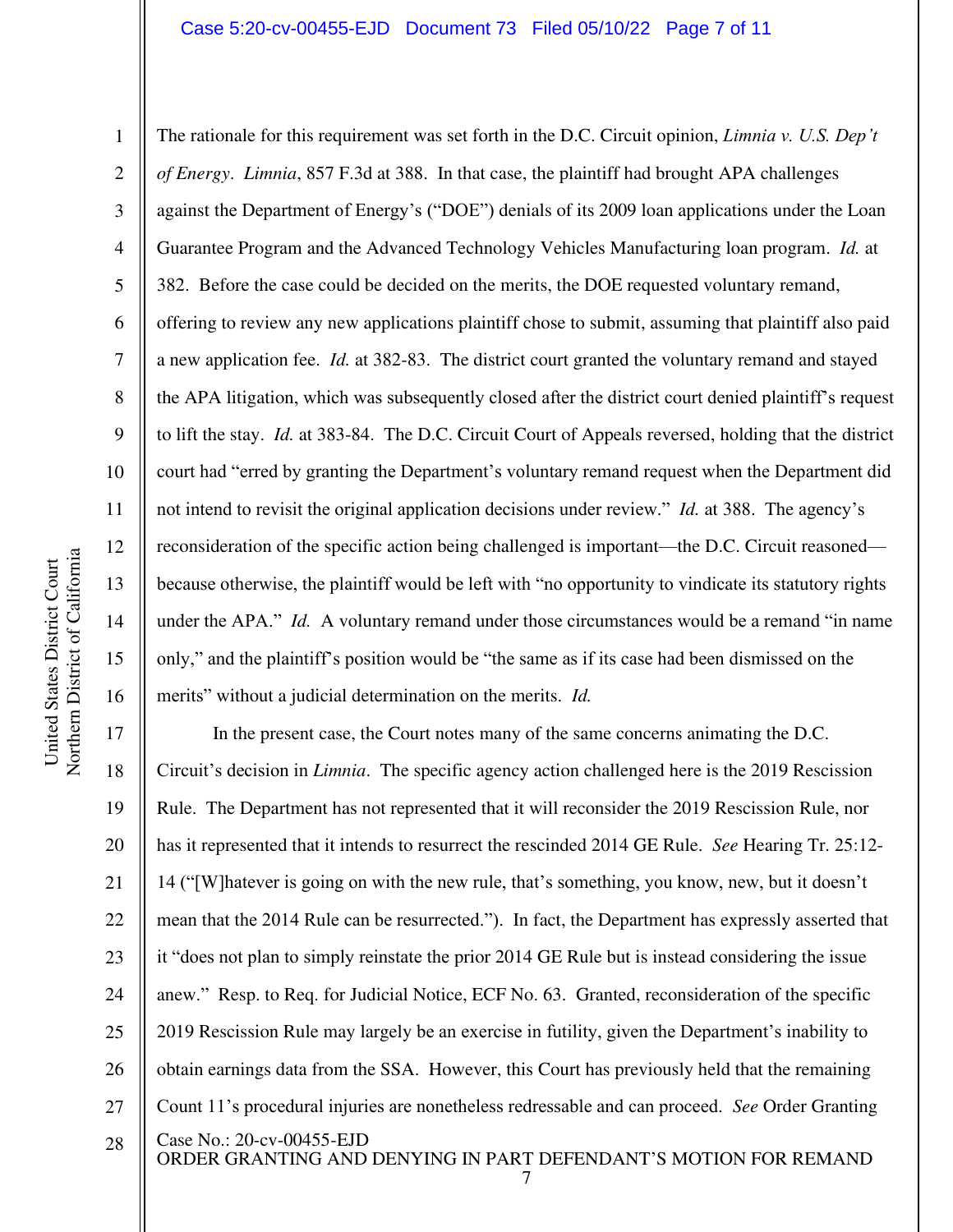2 3

4

5

6

7

8

9

10

11

12

13

14

15

16

17

1

in Part and Denying in Part Motion for Partial Reconsideration 6-7 n.3, ECF No. 44.

The Court does acknowledge that, because the Department intends to proceed with GE rulemaking, it is functionally "reconsidering" the 2019 Rule that rescinded the prior GE regulatory framework. However, this is an analogous posture to that of the defendant agency in *Limnia*, where the Department of Energy was functionally "reconsidering" plaintiff's loan application but through a new application that plaintiff would have to submit with new application fees. *See Limnia*, 857.F3d at 382-83. Also like *Limnia*, if the Court here were to remand the present case and the Department subsequently fails to promulgate any GE regulations—as unlikely as that may seem at this moment—then the remand would act as a dismissal of Plaintiffs' claims without any adjudication on the merits.

Because the Department is "considering the issue anew," it is unclear if voluntary remand would be proper under the *SKF USA* purpose of "reconsider[ing] its previous position." *SKF USA*, 254 F.3d at 1029. However, the Court recognizes that the Department's alternative remedy, discussed further below, would achieve many of the same functional benefits as a voluntary remand while avoiding the uncertainty and jurisprudential concerns voiced in *Limnia*.

Accordingly, the Court in its discretion DENIES the Department's request for voluntary remand.<sup>5</sup>

### **B. Abeyance**

18 19 20 21 22 In the alternative, the Department requested that the Court hold this case in abeyance. Reply 15. It is well established that a district court may stay an action where it "find[s] it is efficient for its own docket and the fairest course for the parties . . . pending resolution of independent proceedings which bear upon the case." *Leyva v. Certified Grocers of California, Ltd.*, 593 F.2d 857, 863-64 (9th Cir. 1979).<sup>6</sup>

<sup>24</sup>  25 <sup>5</sup> Because the Court denies the Department's motion for voluntary remand, the Court does not reach the issue of remand with or without vacatur. To the extent that Plaintiffs are requesting vacatur independent of the remand, that request has not been brought before the Court as a motion under Civil L.R. 7-1.

<sup>26</sup>  6 Other courts in this district presiding over APA challenges have granted requests to stay proceedings where the agency announced anticipated rulemaking that would affect the subject of

<sup>27</sup>  the litigation. *See, e.g.*, Joint Status Report ¶¶ 3-6, *California v. U.S. Dep't of Health and Human Servs., et al.*, No. 17-cv-05772-HSG (N.D. Cal. Apr. 30, 2021), ECF No. 456 (noting that

Case No.: [20-cv-00455-EJD](https://cand-ecf.sso.dcn/cgi-bin/DktRpt.pl?354174)  ORDER GRANTING AND DENYING IN PART DEFENDANT'S MOTION FOR REMAND 8 28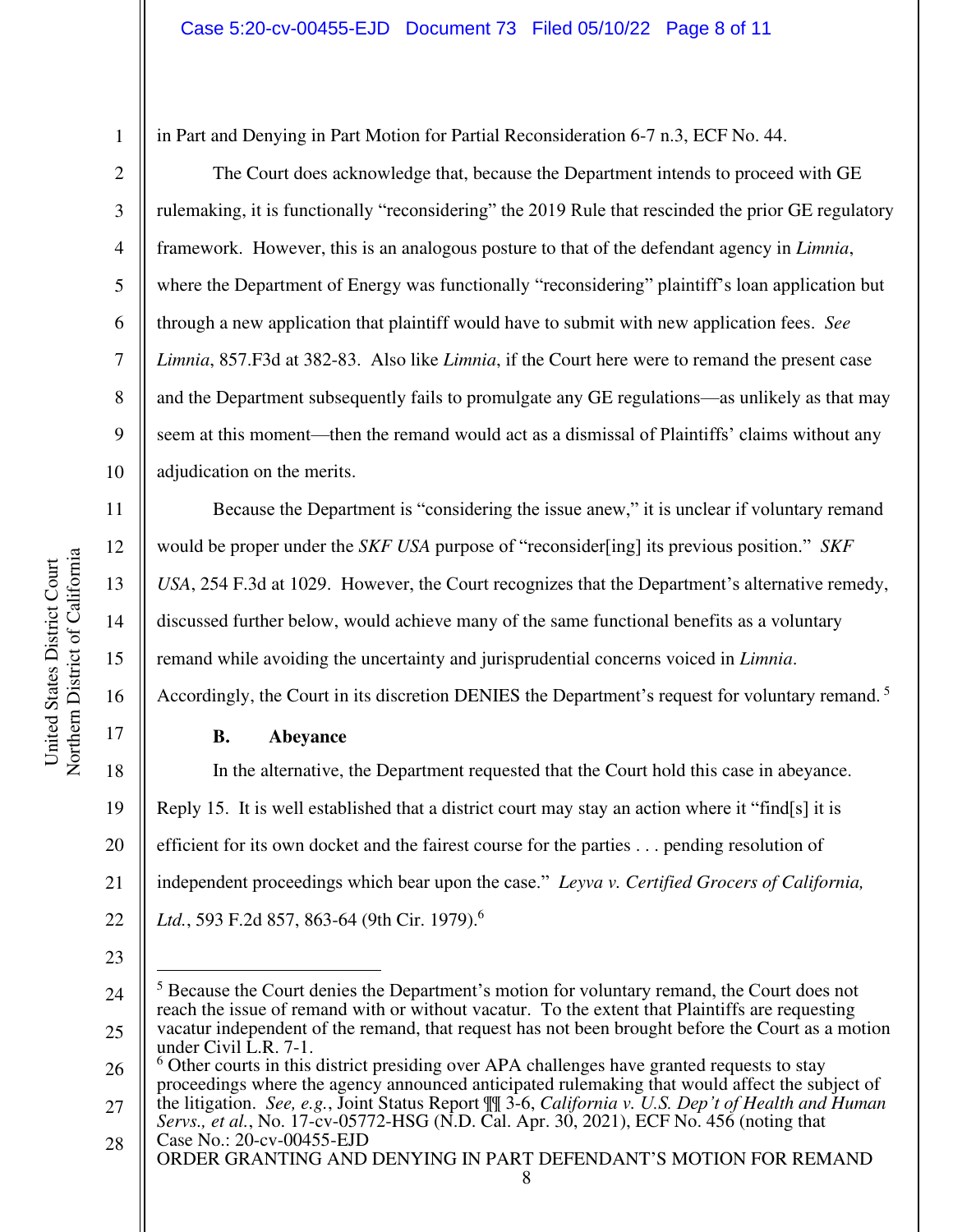#### Case 5:20-cv-00455-EJD Document 73 Filed 05/10/22 Page 9 of 11

1

2

3

4

5

6

7

8

9

11

10 The Court sees merit in allowing the Department to proceed with its ongoing GE rulemaking without requiring them to defend the 2019 Rescission Rule. The Court notes that both Plaintiffs and the Department largely appear to be striving towards a common purpose—the creation of an effective gainful employment regulatory framework—and the Parties only differ as to *when* such a framework should be implemented. *See* Hearing Tr. 4:7-14. Plaintiffs want the GE regulations now, even if substantial portions cannot be effectuated; the Department wants the GE regulations to run the ordinary course of notice-and-comment rulemaking, which could delay the implementation as late as July 2024. *See* Opp. 16-17. Additionally, all subsequent proceedings would be at risk of being rendered moot by a new GE rule. Mot. 2; Reply 2; *see also* Hearing Tr. 18:1-7 (Plaintiffs' counsel noting that vacatur would "largely become irrelevant" if the Department were to publish a final rule by November 1st).

12 13 14 15 16 17 18 19 20 21 The Court also notes that abeyance is not too far from Plaintiffs' own alternative remedy, that the Court grant vacatur but stay the vacatur for a limited period. Opp. 17 n.14. Indeed, holding the case in abeyance would alleviate Plaintiffs' jurisprudential concerns, namely that the Department would be able to "escape judicial review and the statutory requirement that illegal agency actions be 'set aside.'" Opp. 1; *see also* Hearing Tr. 13:6-14. During abeyance, the Court would retain jurisdiction over the case, so if the Department's rulemaking does not moot or otherwise resolve Plaintiffs' claims, Plaintiffs would be able to request the abeyance be lifted and pick up the litigation where they left off. *See also* Joshua Revesz, *Voluntary Remands: A Critical Reassessment*, 70 Admin. L. Rev. 361, 405-06 (2018) (highlighting the advantages of abeyance over voluntary remands).

22

23

24

Case No.: [20-cv-00455-EJD](https://cand-ecf.sso.dcn/cgi-bin/DktRpt.pl?354174)  ORDER GRANTING AND DENYING IN PART DEFENDANT'S MOTION FOR REMAND 25 26 27 28 dispositive motions were held in abeyance while agencies initiated rulemaking); Order of Oct. 7, 2021, *California v. U.S. Dep't of Educ.*, No. 21-cv-00384-JD, (N.D. Cal. Oct. 7, 2021), ECF No. 35 (administrating closing case after parties' request noting the Department's intended rulemaking on challenged topics). Indeed, a district court presiding over APA challenges to the very same 2019 Rescission Rule at issue here is currently holding dispositive motions in abeyance. *See* Minute Order, *Commonwealth of Pennsylvania, et al. v. Miguel Cardona, et al.*, No. 20-cv-01719- FYP (D.D.C. Nov. 12, 2021).

At present, the Court recognizes many prudential benefits to allowing the Department's

<sup>9</sup>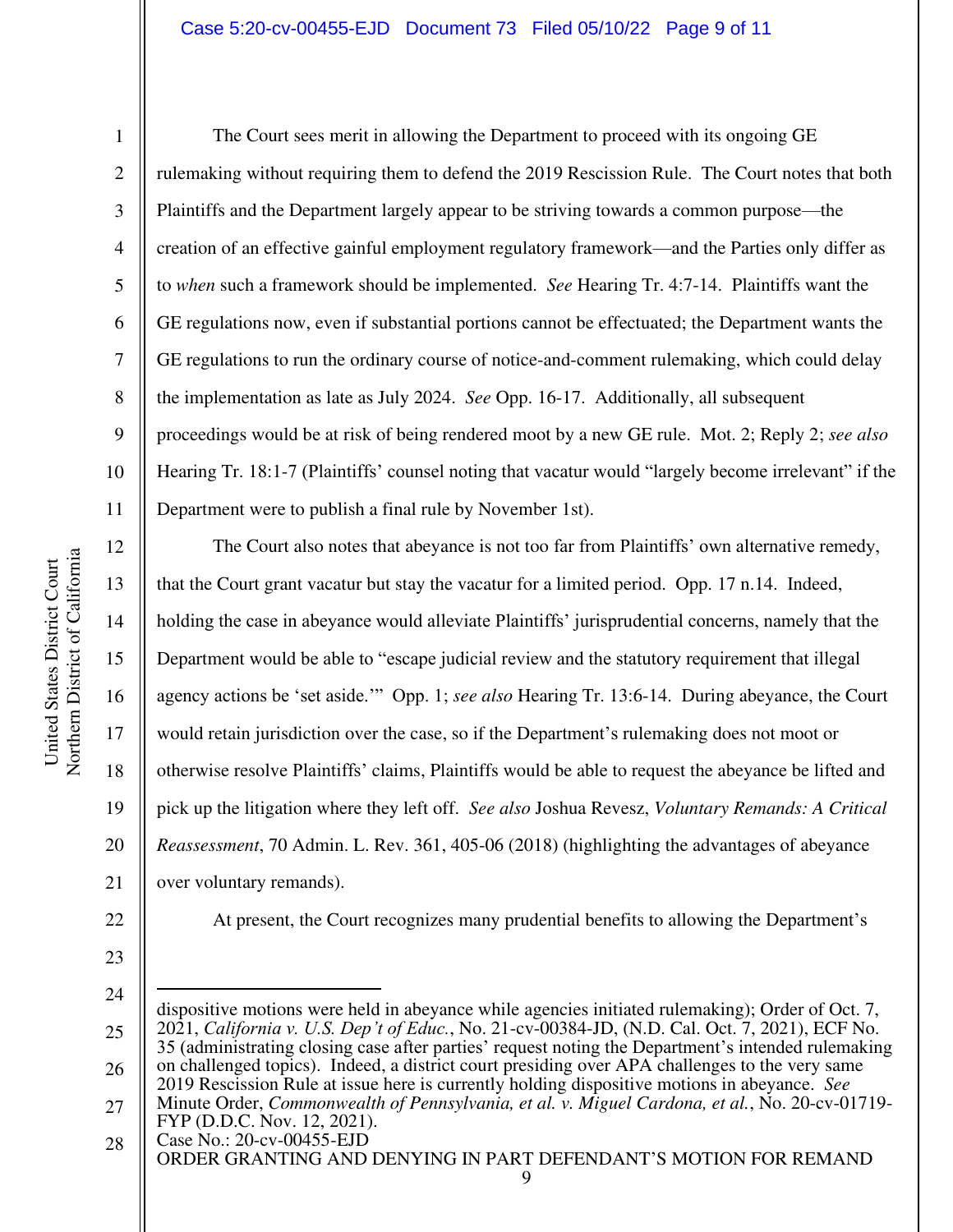ongoing GE rulemaking to proceed without requiring them to defend the 2019 Rescission, but there are also concerns with remanding the case as requested by the Department. Under these circumstances, the Court will exercise its discretion to order a stay and GRANTS the Department's request to hold this case in abeyance.

1

2

3

4

5

6

7

8

9

10

11

12

13

14

15

16

17

18

28

## **C. Expedited Summary Judgment Briefing**

Plaintiffs request that, absent a remand, the Court order expedited summary judgment briefing. Opp. 19. In support of expedited summary judgment briefing, Plaintiffs note that "the issues in this litigation are likely to impact future rulemaking" and, therefore, it would benefit public policy to have the issues resolved before a Notice of Proposed Rulemaking is issued. *Id.*

The Court agrees with Plaintiffs insofar as the issues in this litigation would impact ongoing and future GE rulemaking. However, the Court is not convinced that the impact would be more beneficial than disruptive. Plaintiffs' requested vacatur of the 2019 Rescission Rule would result in an immediate resurrection of the 2014 GE Rule and an abrupt transformation of the regulatory backdrop on which relevant stakeholders are currently negotiating. Furthermore, as discussed above, all further litigation in this case would be haunted by the specter of mootness should the Department reach a final GE rule at any point. Accordingly, the Court will not order expedited summary judgment briefing at this time.

#### **IV. CONCLUSION**

19 20 21 After careful consideration of the briefing submitted by the Department, Plaintiffs, and amicus, as well as oral arguments, the Court GRANTS IN PART and DENIES IN PART the Department's Motion for Voluntary Remand Without Vacatur.

22 23 24 25 26 27 The Court denies the Department's request for voluntary remand but grants its alternative request to hold the case in abeyance. The case will accordingly be held in abeyance pending a subsequent status report. The Parties are directed to file a joint status report within 90 days of this Order to provide relevant updates and information, including the status of the current GE rulemaking and the Parties' positions on whether the case should continue to be held in abeyance.

Case No.: [20-cv-00455-EJD](https://cand-ecf.sso.dcn/cgi-bin/DktRpt.pl?354174) 

ORDER GRANTING AND DENYING IN PART DEFENDANT'S MOTION FOR REMAND

10

Northern District of California Northern District of California United States District Court United States District Court